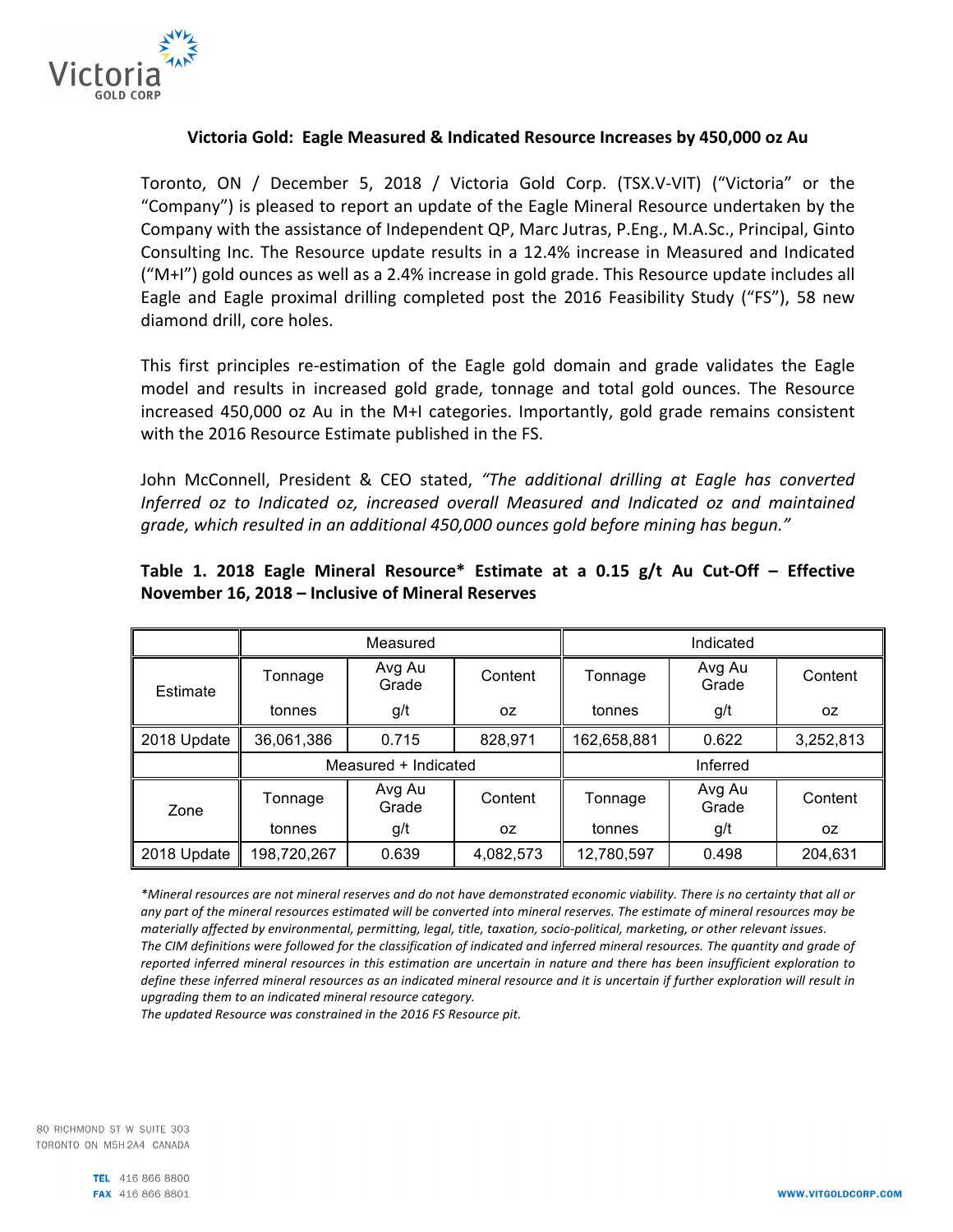

|                     | Measured + Indicated |                 |           | Inferred   |                 |          |
|---------------------|----------------------|-----------------|-----------|------------|-----------------|----------|
| Zone                | Tonnage              | Avg Au<br>Grade | Content   | Tonnage    | Avg Au<br>Grade | Content  |
|                     | tonnes               | g/t             | 0Z        | tonnes     | g/t             | 0Z       |
| 2016<br>Feasibility | 180,720,000          | 0.625           | 3,631,000 | 17,430,000 | 0.492           | 276,000  |
| 2018 Update         | 198,720,267          | 0.639           | 4,082,573 | 12,780,597 | 0.49            | 204,631  |
| <b>Difference</b>   | 10.0%                | 2.4%            | 12.4%     | $-26.7%$   | 1.6%            | $-25.9%$ |

Table 2. 2018 Eagle Mineral Resource Estimate Comparison to the 2016 Feasibility Study: at **a 0.15 g/t Au Cut-Off**

This Eagle Resource update does not include the Olive-Shamrock Resource. The latest Olive-Shamrock Resource is outlined below and remains the same as it was in the Eagle 2016 Feasibility Study. The Company intends to prepare an updated Resource for the Olive-Shamrock Deposit once all 2018 drill results have been received.

| l Classification            | Quantity  | <b>Gold Grade</b> | <b>Silver Grade</b> | <b>Contained</b><br>Gold | Contained<br><b>Silver</b> |  |  |  |
|-----------------------------|-----------|-------------------|---------------------|--------------------------|----------------------------|--|--|--|
|                             | (t)       | (g/t)             | (g/t)               | (oz)                     | (koz)                      |  |  |  |
| Olive (0.40 g/t Au cut-off) |           |                   |                     |                          |                            |  |  |  |
| Measured                    | 2,000,000 | 1.19              | 2.31                | 75,000                   | 146                        |  |  |  |
| Indicated                   | 7,500,000 | 1.05              | 2.06                | 254.000                  | 498                        |  |  |  |
| Combined                    | 9,500,000 | 1.08              | 2.11                | 329,000                  | 645                        |  |  |  |
| I Inferred                  | 7,300,000 | 0.89              | 1.7                 | 210,000                  | 402                        |  |  |  |

#### **Updated Resource Model Discussion**

The Eagle Resource was updated with the additional drilling performed post the 2016 Eagle Feasibility Study. All procedures regarding the estimation of the mineral resources were carried out from first principles. The validation tests ran on the gold grade estimates indicated that no global or local bias is present, and that the level of smoothing/variability was deemed adequate. 

The drillhole database of the Eagle Gold Project used for this Resource update has a cut-off date of October 8, 2017. It is comprised of 1,078 holes with 178,489.5m of drilling and 112,949 assays for gold.

The geology model of the Eagle Zone was built as a mineralized envelope with a cut-off grade of 0.15 g/t Au, to match the 2016 FS. This model was built from first principles without influence of previous modelling, and utilized the drillhole database of gold grades.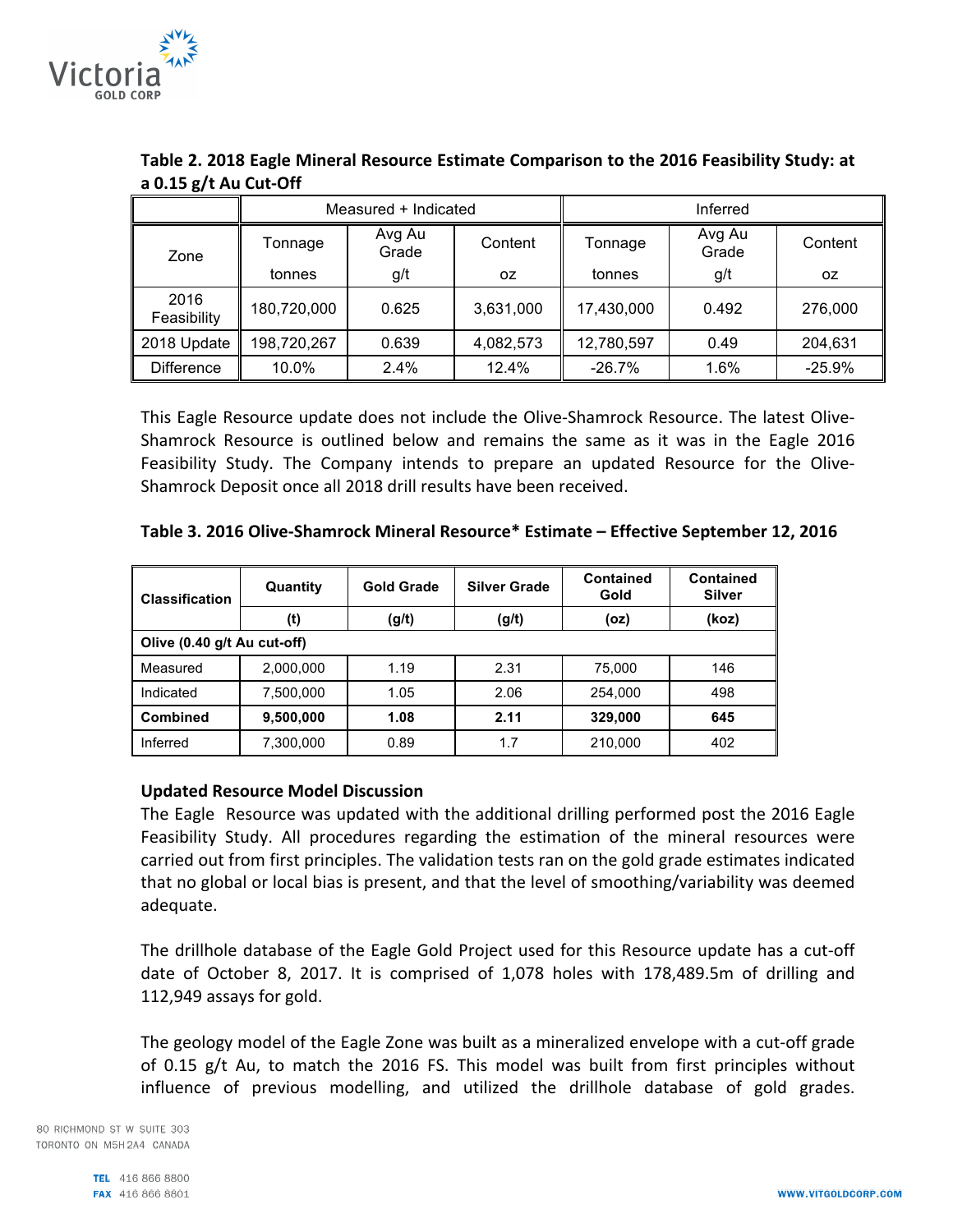

Interpretations of gold mineralization limits were performed on north-south sections spaced at 25m intervals. A first set of sectional interpretations was carried out from east to west, followed by a second sweep from west to east. In this latter task, a shadow of the section behind and in front of the current section was carried through in order to model smooth transitions of the interpreted shapes from section to section. A final modification of the mineralized shapes consisted in the validation of the near surface contacts to ensure that the envelope limits were located within the granodiorite unit. The interpretations from the 2016 FS were used at this stage of modeling review as guides in this last modeling exercise. From the interpretation and the modelling of the mineralized zone, it was observed that the orebody has a consistent geometry that is continuous from one section to the next.

A topography surface derived for the 2016 FS was utilized in this update to edit the block model by restricting estimates to its surface. For the updated Eagle Resource, 1.52m regular intervals were composited to reflect the most common sampling length of 1.52m (5 feet) for more than 40% of the assays. For the 2016 FS, a composite length of 2.5m was selected as the compositing interval. In this update, the 1.52m composite length was selected to preserve the intrinsic variability of the sample data and thus avoid introducing smoothing at this stage.

Capping was set at 18.0  $g/t$  Au for the updated Resource, with only 1% of the metal content affected, reflecting the more homogeneous nature of the gold population within the Eagle deposit. In the 2016 FS, the capping of the higher-grade outliers was applied on the original samples, prior to compositing, with a threshold of 16.0 g/t Au.

The estimation of gold grades was performed with the ordinary kriging technique on capped composites. The block model structure consists of an orthogonal model (no rotation) with block dimensions of 10m (X) x 10m (Y) x 5m (Z). A minimum of 2 and maximum of 12 samples were required to calculate a block estimate. The search ellipsoid was dimensioned and oriented according to the variogram models. The grade estimation process consisted of a 3pass approach with the parameters of the first pass (long axis  $80^{\circ}/0^{\circ}$  at 56.0m; short axis  $170^{\circ}/0^{\circ}$  at 25.0m; vertical axis 80 $^{\circ}/-90^{\circ}$  at 75.0m). The estimation parameters of the second and third passes are the same with the exception of an enlarged search ellipsoid by 1.5 times and 3 times the dimensions from the first pass, respectively. In this case, priority was given to estimates from the first pass, followed by estimates from the second pass for un-estimated blocks from the first pass, and finally the estimates of the third pass for un-estimated blocks from the first and second passes. This ensured that all areas of the mineralized zones were estimated, although a high percentage of blocks were estimated in the first pass: 93% for the Eagle Zone. Only blocks within the modeled mineralized zone were estimated.

The mineral resource was calculated with the same general approach as the 2016 FS with 10m (X) x 10m (Y) x 5m (Z) blocks with specific gravity (SG) values based on lithology, and reduced oxidation state.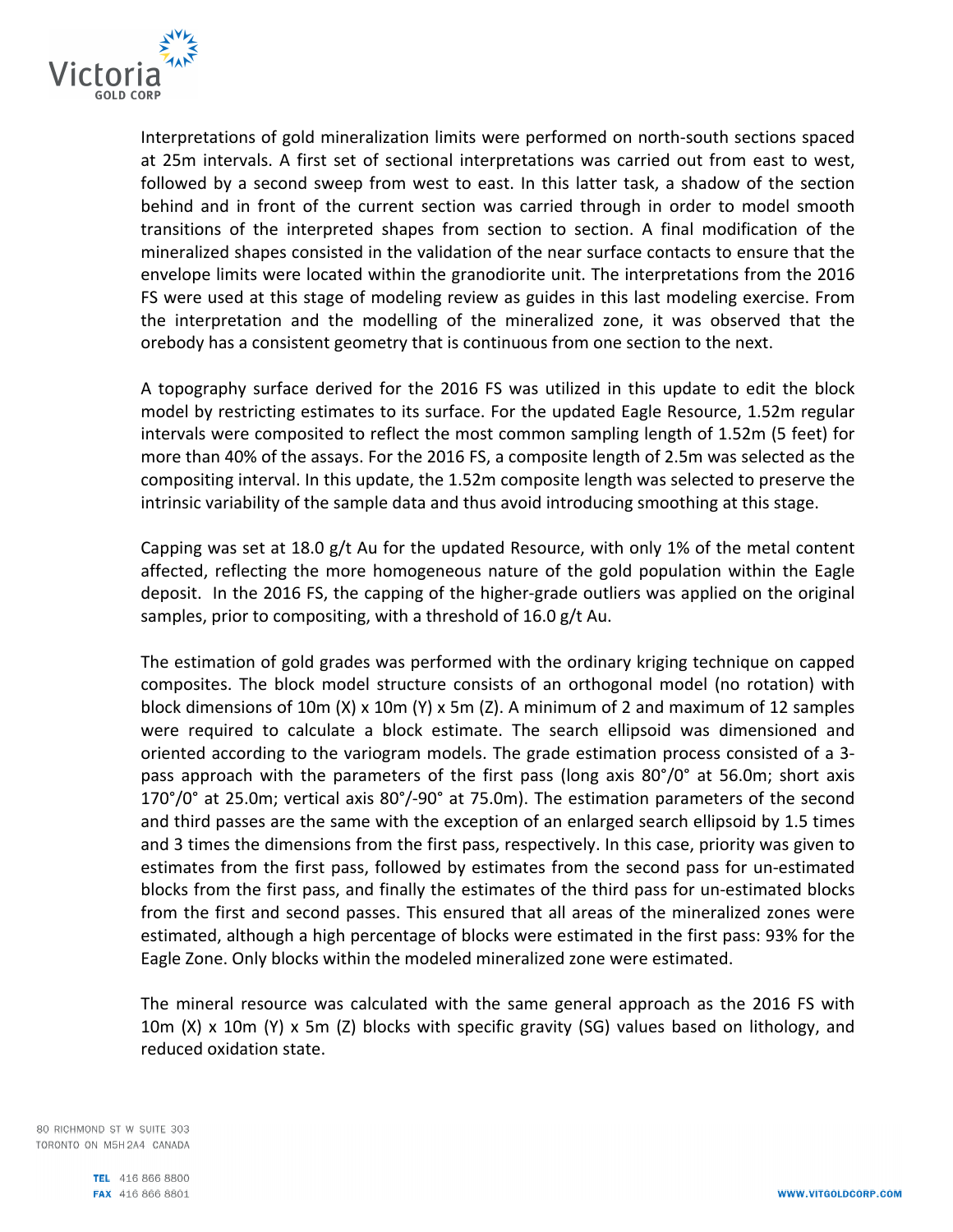

The mineral resource was classified as Measured, Indicated, and Inferred based on the variogram ranges of the second structures. The average distance of samples from the block center was utilized as the classification criterion. Measured, Indicated, and Inferred Resources were assigned to the estimates of the Eagle Zone. The distances to categorize the resources into the different classes were Measured ( $\leq$  17.0m), Indicated (> 17.0m and  $\leq$  52.0m) and Inferred (>52.0m).

The classification scheme planned for the Resource update was mainly based on the average sample distance away from the block center. A set of 2 distances based on the variogram range were utilized to separate measured, indicated, and inferred resources. For the 2016 FS resource, a combination of the number of holes, the kriging variance, and the slope regression were applied in the classification strategy.

### **Qualified Person**

The Mineral Resource Estimate was prepared by Marc Jutras, P.Eng., M.A.Sc., Principal, Ginto Consulting Inc., an independent Qualified Person in accordance with the requirements of National Instrument 43-101 ("NI 43-101") and Mr. Jutras has approved the disclosure herein. For additional information relating to the Property, refer to the technical report entitled "NI 43-101 Feasibility Study Technical Report for the Eagle Gold Project, Yukon Territory, Canada", with an effective date of September 12, 2016, which is available on the Company's profile at www.sedar.com.

#### **About the Dublin Gulch Property**

Victoria Gold's 100%-owned Dublin Gulch gold property is situated in the central Yukon Territory, Canada, approximately 375 kilometers north of the capital city of Whitehorse, and approximately 85 kilometers from the town of Mayo. The Property is accessible by road yearround, and is located within Yukon Energy's electrical grid.

The Property covers an area of approximately 555 square kilometers, and is the site of the Company's Eagle Gold Deposit. The Eagle Gold Mine is under construction and is expected to be Yukon's next operating gold mine. The Eagle and Olive deposits, include Proven and Probable Reserves of 2.7 million ounces of gold from 123 million tonnes of ore with a grade of 0.67 grams of gold per tonne, as outlined in a National Instrument 43-101 feasibility study. The NI 43-101 Mineral Resource for the Eagle and Olive deposits has been estimated to host 191 million tonnes averaging 0.65 grams of gold per tonne, containing 4.0 million ounces of gold in the "Measured and Indicated" category, inclusive of Proven and Probable Reserves, and a further 24 million tonnes averaging 0.61 grams of gold per tonne, containing 0.5 million ounces of gold in the "Inferred" category.

## **Cautionary Language and Forward-Looking Statements**

Neither the TSX Venture Exchange, nor its Regulation Services Provider accepts responsibility for the adequacy or accuracy of this release. This press release includes certain statements